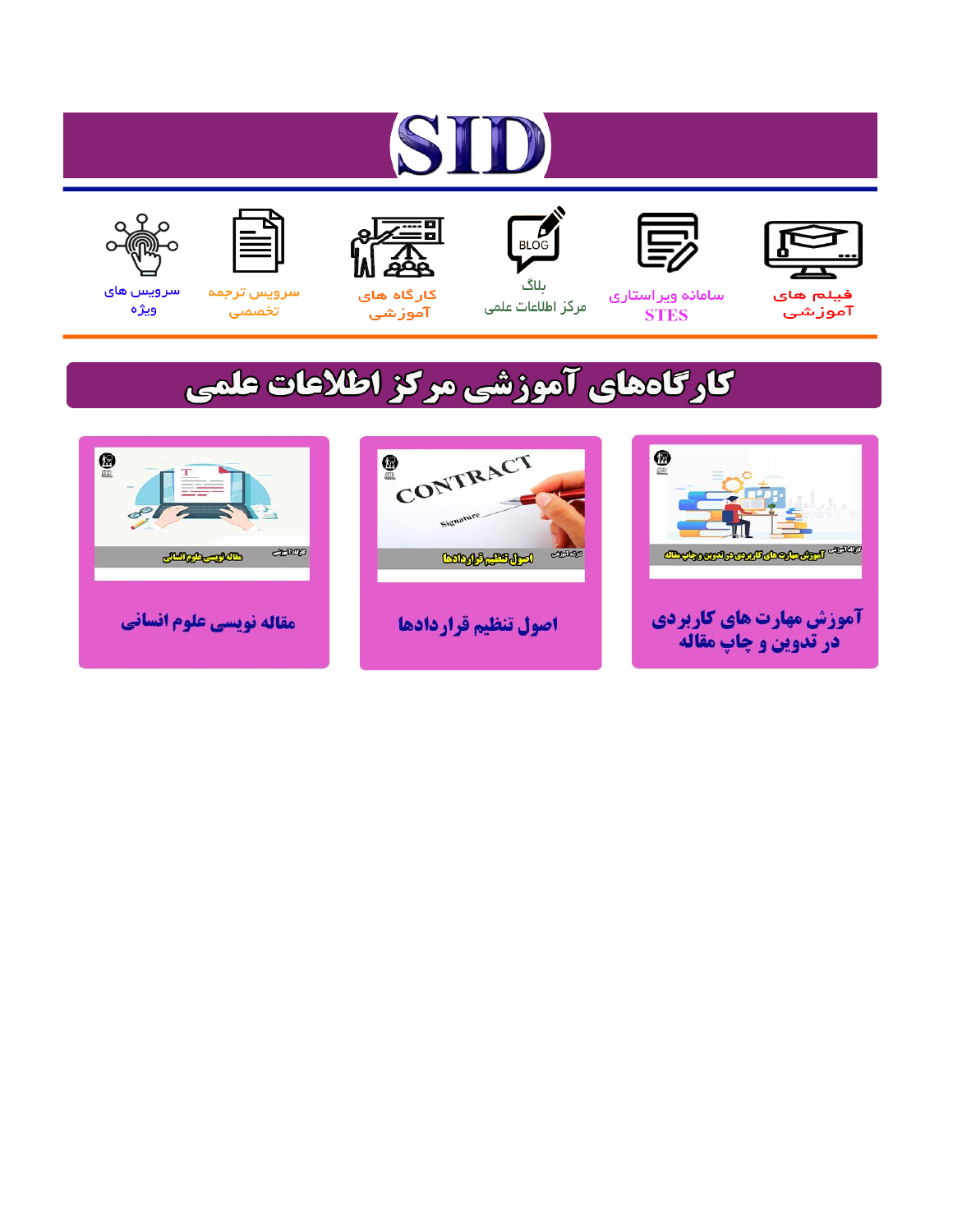



### اهمیت کنههای انگل خانواده Podapolipidae (Acari: Prostigmata) در کنترل بیولوژیک حشیرات و مروری بر گونههای موجو**د د**ر ایران

#### حميدرضا حاج*ي* قنبر

 $\delta$ گروه حشره شناسى، دانشكده كشاورزى، دانشگاه تربيت مدرس، نويسنده مسئول: hajiqanbar@modares.ac.ir

پديده پارازيتيسم به طور مستقل در بسياري از نياهاي زيرراسته پيش|ستيگمايان (Acari: Trombidiformes) تكامل يافته است. اين پديده در برخي كنههاى پيشٍاستيگماى كوهورت هترواستيگماتا به ويژه خانواده Podapolipidae به خوبي قابل ملاحظه است. كنههاى تخصص يافتهى خانواده Podapolipidae در تمام مراحل زيستي انگل خارجي (و گاهاً داخلي) انواع راستههاى حشرات به ويژه سختبالپوشان، راستبالان و سوسرىها هستند. اين كنهها زير بالپوشها و داخل سيستم تناسلي سوسكها، در تراشه و كيسههاى هوايي راستبالان و در سطح خارجي بدن ملخها و سوسرىها ديده مي شوند. بسيارى از جنس هاى اين خانواده داراى تخصص ميزبانى هستند. به عنوان مثال کنههاى جنس *Coccipolipus* يارازيت اختصاصي کفشدوزکهاى خانوادەى Coccinellidae هستند، امرى که مى¤واند کارایی تغذیه و تولیدمثل کفشدوزک@ را تحت تاثیر قرار دهد. چند گونه از کنههاى خانواده Podapolipidae به عنوان عوامل کنترل ثًٕڅًّٔټ ثبڅٺًٌ ىٍ ثَاثَ كَٚار آاٴز ځِاٍٗ ٙيٌاوي ډبوىي ٽىٍ *epilachnae Coccipolipus* ٍيْ ًٕٕټ څًثٕبْ ډپِٔپٓ *Epilachna*( (varivestis. از جنس هاى ديگرى كه ممكن است از نظر كنترل طبيعى آفات مفيد باشند مى توان به *Podapolipoides اشا*ره كرد كه به انواع ملخها حمله مي كنند. كنههاى اين خانواده عمدتاً حين جفتگيرى به ميزبانهاى جديد انتقال مىيابند و از آنها به عنوان يكى از بیماری،های مقاربتی (Sexually Transmitted Diseases: STDs) در حشرات یاد مے،شود که مے،توانند بر زادآوری و پارامترهای توليدمثلی ميزبان تاثير منفی گذاشته و يا تلفات حين زمستانگذرانی را افزايش دهند. در حال حاضر اين خانواده ٣٢ جنس و ٢۶٢ گونه را دربر مىگيرد كه تاكنون ٨ جنس و ١٨ گونه از ايران و از روى ميزبانِهايى همچون سختبالپوشان خانوادههاى Carabidae، Podapolipidae ، Scarabaeidae و ملخِهاى Acrididae كَرَارش شدهاند. كارايي كنههاى خانوادهى Podapolipidae روى ميزبان&ايشان در اغلب گونهها چندان روشن نيست بنابراين بررسى كارايى اين موجودات و مطالعات بيولوژيک روى اين كنهها و میزبانِهایشان در آینده می تواند قابلیت استفاده از این کنهها را به عنوان عوامل کنترل بیولوژیک بیش از پیش روشن سازد.

**كلمات كليدي:** كنه، انگل، حشره، بيوكنترل

#### **Importance of parasitic mites of the family Podapolipidae (Acari: Prostigmata) in biological control of insects and a review on available species in Iran**

#### **Hamidreza Hajiqanbar**

*Department of Agricultural Entomology, Faculty of Agriculture, Tarbiat Modares University, Tehran, Iran*  Corresponding Author[: hajiqanbar@modares.ac.ir](mailto:hajiqanbar@modares.ac.ir)

Phenomenon parasitism has been independently evolved in many lineages of the suborder Prostigmata. This phenomenon is well developed in some prostigmatic mites of the cohort Heterostigmata particularly the family Podapolipidae. Mites of the specialized family Podapolipidae are external (and occasionally internal) parasites of many insect orders mostly Coleoptera, Orthoptera and Blattodea. These mites are observed beneath elytra and in genital tract of the beetles, in trachea and air sacs of Orthoptera and on body surface of grasshoppers and cockroaches. Many genera of this family are host-specific. For example, the mites of the genus *Coccipolipus* exclusively parasitize ladybirds of the family Coccinellidae, a factor that can affect feeding and reproductive efficiencies of the hosts. Some species of podapolipids are reported as potential biocontrol agents against insect pests like *Coccipolipus epilachnae* on Mexican bean beetle (*Epilachna varivestis*). The genus *Podapolipoides*, attacking grasshoppers, is another genus which is useful in natural control of pests. Mites of this family are primarily transmitted during copulation and are one of the so-called Sexually Transmitted Diseases (STDs) of insects that can have negative effect on fecundity and reproductive parameters of the host and or increase mortality during hibernation. Presently, this family encompasses 32 genera and 262 species that hitherto, 8 genera and 18 species have been reported from Iran on beetles of the families Carabidae, Scarabaeidae, Coccinellidae, Tenebrionidae and grasshoppers of the Acrididae. Efficiency of mites of the family Podapolipidae on their hosts is not so clear therefore, evaluation of their efficiency and biological studies on these mites and their hosts can elucidate further their ability as biocontrol agents in future.

#### **Keywords:** Mite, Parasite, Insect, Biocontrol